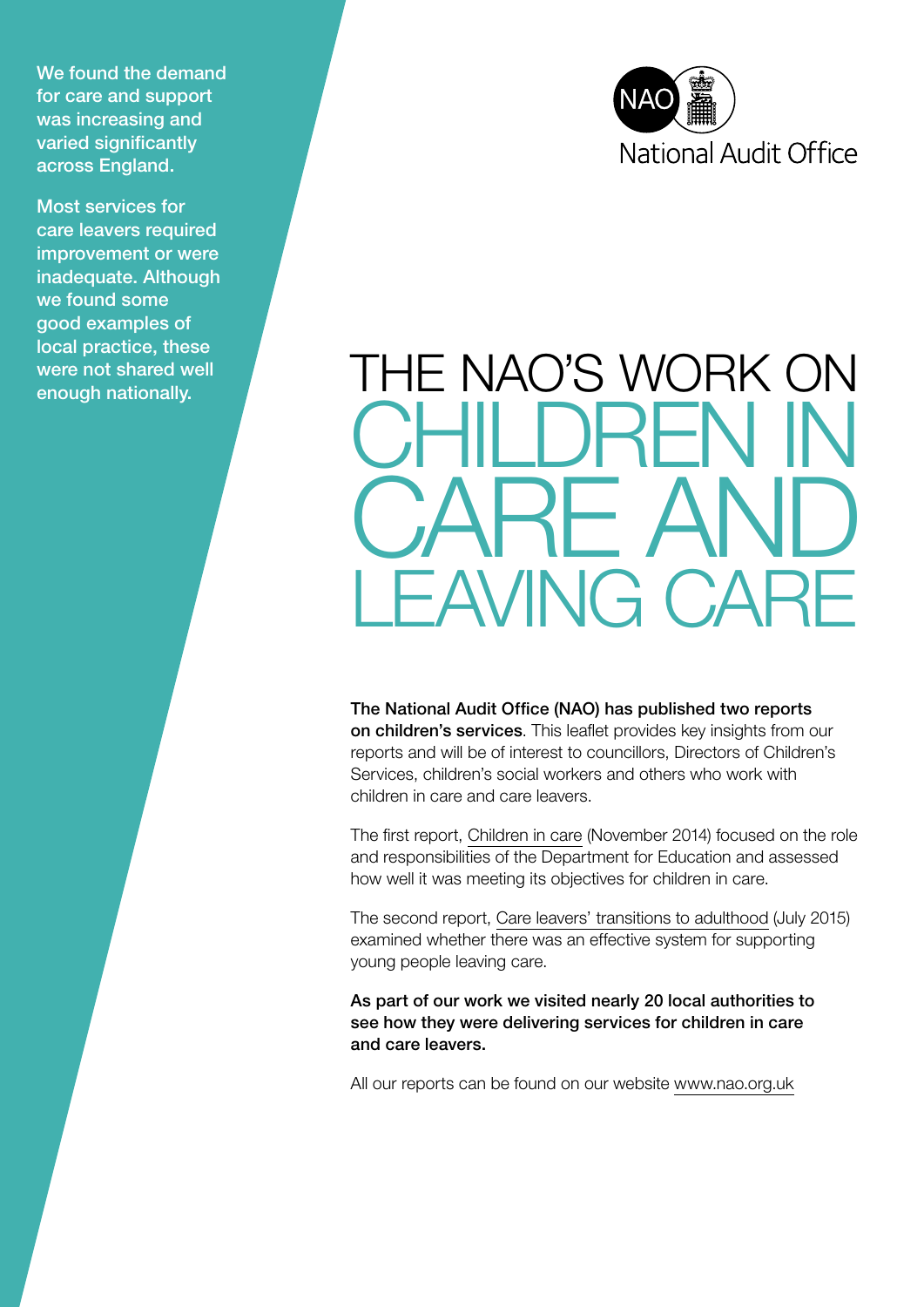We found the demand for care and support was increasing and varied significantly across England, with poor outcomes for children in care and particularly for care leavers.